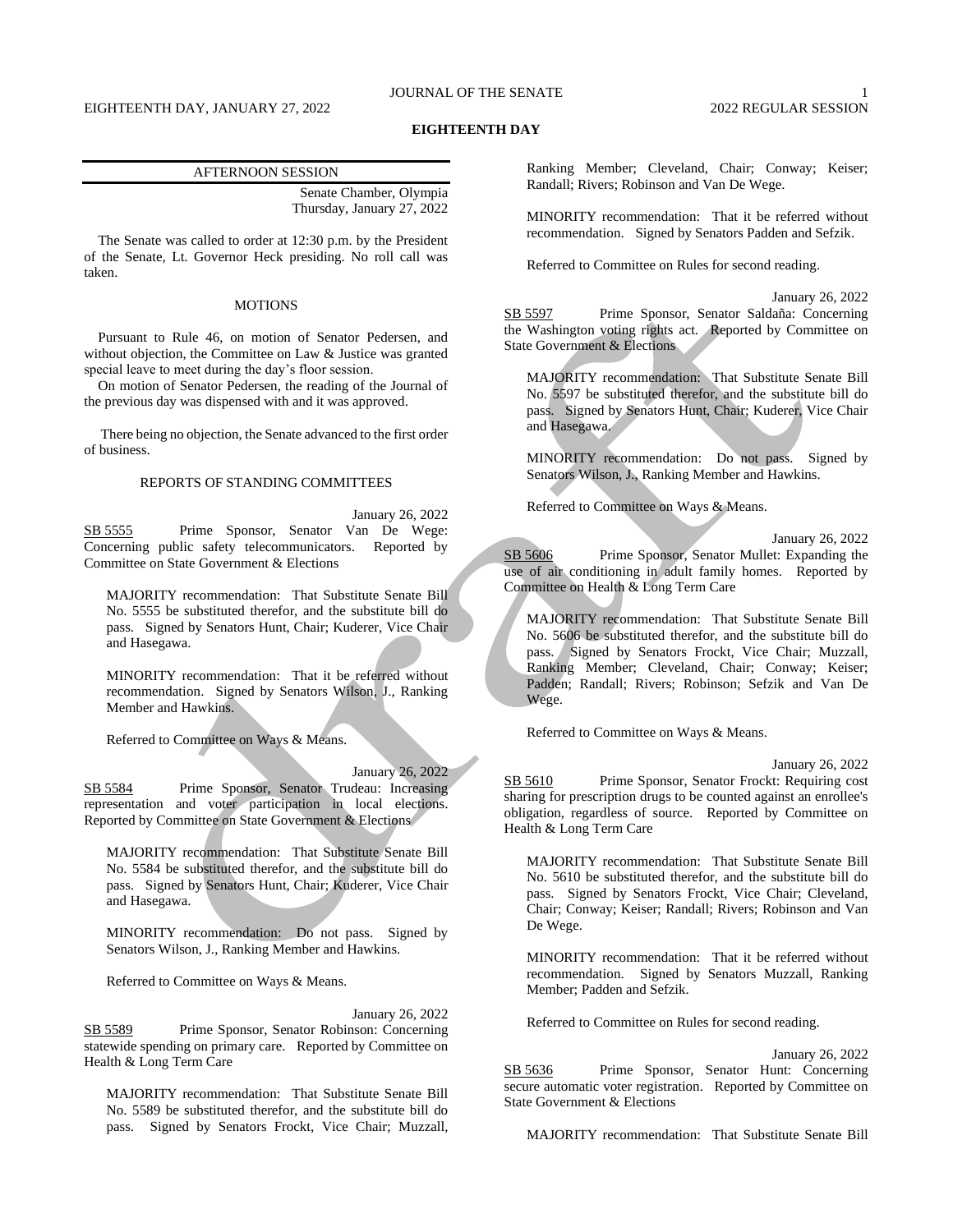No. 5636 be substituted therefor, and the substitute bill do pass. Signed by Senators Hunt, Chair; Kuderer, Vice Chair and Hasegawa.

MINORITY recommendation: Do not pass. Signed by Senators Wilson, J., Ranking Member and Hawkins.

Referred to Committee on Transportation.

January 26, 2022 SB 5649 Prime Sponsor, Senator Robinson: Modifying the Washington state paid family and medical leave act. Reported by Committee on Labor, Commerce & Tribal Affairs

MAJORITY recommendation: That Substitute Senate Bill No. 5649 be substituted therefor, and the substitute bill do pass. Signed by Senators Keiser, Chair; Conway, Vice Chair, Labor; Stanford, Vice Chair, Commerce & Tribal Affairs; King, Ranking Member; Rivers; Robinson and Saldaña.

MINORITY recommendation: That it be referred without recommendation. Signed by Senators Braun and Schoesler.

Referred to Committee on Ways & Means.

January 26, 2022 SB 5699 Prime Sponsor, Senator Conway: Concerning quality standards for laboratories conducting cannabis analysis. Reported by Committee on Labor, Commerce & Tribal Affairs

MAJORITY recommendation: Do pass. Signed by Senators Keiser, Chair; Conway, Vice Chair, Labor; Stanford, Vice Chair, Commerce & Tribal Affairs; King, Ranking Member; Braun; Rivers; Robinson; Saldaña and Schoesler.

Referred to Committee on Ways & Means.

January 26, 2022 SB 5706 Prime Sponsor, Senator Saldaña: Creating the community reinvestment account and community reinvestment program. Reported by Committee on Labor, Commerce & Tribal Affairs

MAJORITY recommendation: That Substitute Senate Bill No. 5706 be substituted therefor, and the substitute bill do pass. Signed by Senators Keiser, Chair; Conway, Vice Chair, Labor; Stanford, Vice Chair, Commerce & Tribal Affairs; Robinson and Saldaña.

MINORITY recommendation: That it be referred without recommendation. Signed by Senators King, Ranking Member and Rivers.

MINORITY recommendation: Do not pass. Signed by Senators Braun and Schoesler.

Referred to Committee on Ways & Means.

January 27, 2022 SB 5749 Prime Sponsor, Senator Trudeau: Concerning rent payments made by residential tenants. Reported by Committee on Housing & Local Government

MAJORITY recommendation: That Substitute Senate Bill

No. 5749 be substituted therefor, and the substitute bill do pass. Signed by Senators Fortunato, Ranking Member; Gildon, Assistant Ranking Member; Kuderer, Chair; Das, Vice Chair; Cleveland; Lovelett; Salomon; Sefzik; Trudeau; Warnick and Wilson, J.

Referred to Committee on Rules for second reading.

January 26, 2022 SB 5756 Prime Sponsor, Senator Hunt: Establishing the semiquincentennial committee. Reported by Committee on State Government & Elections

MAJORITY recommendation: That Substitute Senate Bill No. 5756 be substituted therefor, and the substitute bill do pass. Signed by Senators Wilson, J., Ranking Member; Hunt, Chair; Kuderer, Vice Chair; Hasegawa and Hawkins.

Referred to Committee on Rules for second reading.

January 26, 2022 SB 5796 Prime Sponsor, Senator Saldaña: Restructuring cannabis revenue appropriations. Reported by Committee on Labor, Commerce & Tribal Affairs

MAJORITY recommendation: That Substitute Senate Bill No. 5796 be substituted therefor, and the substitute bill do pass. Signed by Senators Keiser, Chair; Conway, Vice Chair, Labor; Stanford, Vice Chair, Commerce & Tribal Affairs; Rivers; Robinson and Saldaña.

MINORITY recommendation: Do not pass. Signed by Senators Braun and Schoesler.

MINORITY recommendation: That it be referred without recommendation. Signed by Senator King, Ranking Member.

Referred to Committee on Ways & Means.

January 26, 2022 SB 5821 Prime Sponsor, Senator Rivers: Evaluating the state's cardiac and stroke emergency response system. Reported by Committee on Health & Long Term Care

MAJORITY recommendation: Do pass. Signed by Senators Frockt, Vice Chair; Muzzall, Ranking Member; Cleveland, Chair; Conway; Keiser; Padden; Randall; Rivers; Robinson; Sefzik and Van De Wege.

Referred to Committee on Ways & Means.

January 25, 2022 SB 5885 Prime Sponsor, Senator Salomon: Concerning marine shoreline habitat. Reported by Committee on Environment, Energy & Technology

MAJORITY recommendation: That it be referred without recommendation. Signed by Senators Lovelett, Vice Chair; Short, Ranking Member; Carlyle, Chair; Brown; Das; Liias; Lovick; Nguyen; Schoesler; Sheldon; Stanford and Wellman.

Referred to Committee on Agriculture, Water, Natural Resources & Parks.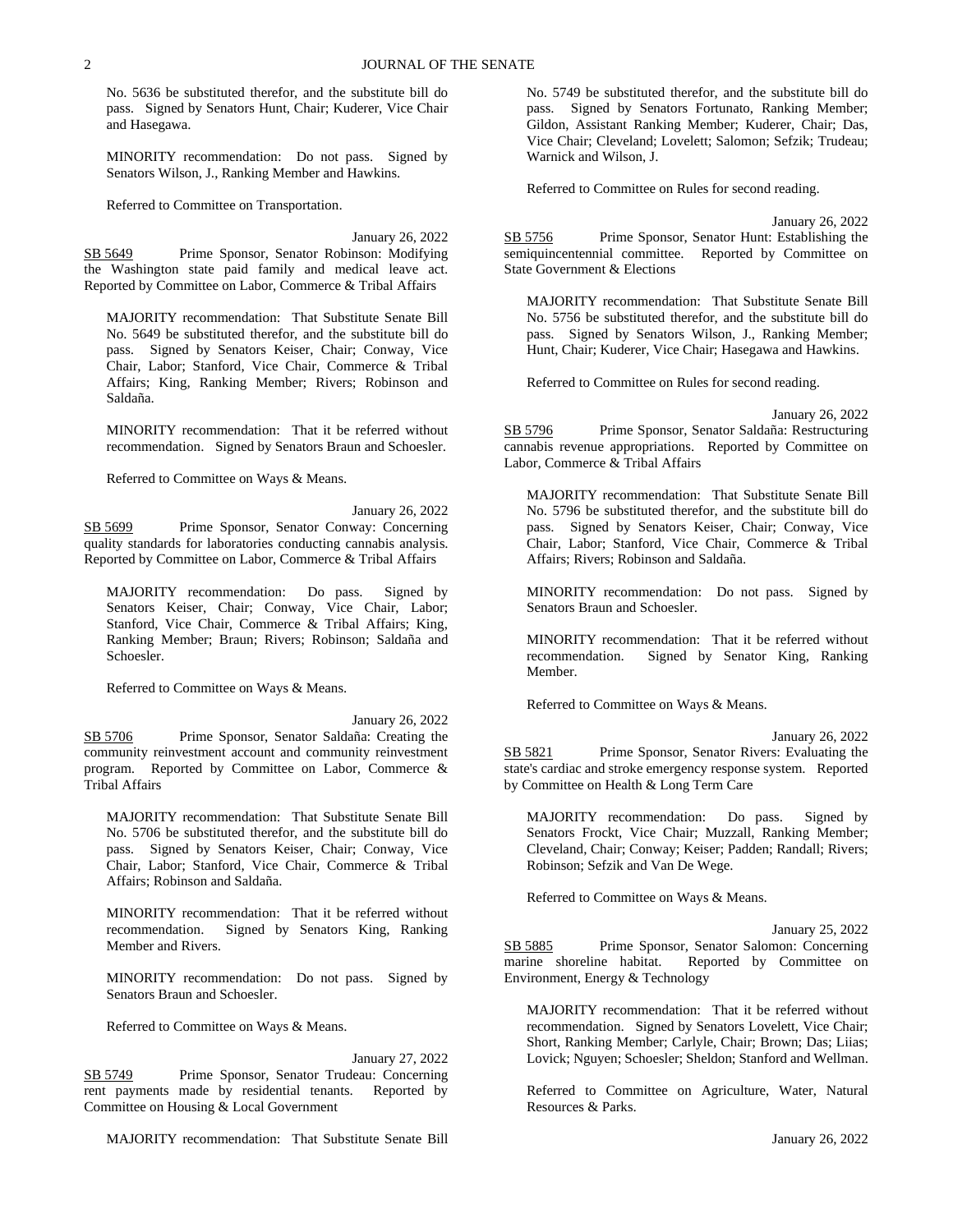## EIGHTEENTH DAY, JANUARY 27, 2022 2022 2022 2022 2022 REGULAR SESSION

SB 5892 Prime Sponsor, Senator Brown: Establishing pilot projects for utilizing high school student nursing assistantcertified programs to address the nursing workforce shortage and promote nursing careers in rural hospitals. Reported by Committee on Health & Long Term Care

MAJORITY recommendation: That Substitute Senate Bill No. 5892 be substituted therefor, and the substitute bill do pass. Signed by Senators Frockt, Vice Chair; Muzzall, Ranking Member; Cleveland, Chair; Conway; Padden; Randall; Rivers; Robinson; Sefzik and Van De Wege.

MINORITY recommendation: That it be referred without recommendation. Signed by Senator Keiser.

Referred to Committee on Ways & Means.

January 26, 2022 SGA 9311 PEDRO ESPINOZA-BRAVO, reappointed on July 1, 2021, for the term ending June 30, 2025, as Member of the Housing Finance Commission. Reported by Committee on Housing & Local Government

MAJORITY recommendation: That said appointment be confirmed. Signed by Senators Fortunato, Ranking Member; Gildon, Assistant Ranking Member; Kuderer, Chair; Das, Vice Chair; Cleveland; Lovelett; Salomon; Trudeau and Warnick.

MINORITY recommendation: That it be referred without recommendation. Signed by Senator Sefzik.

Referred to Committee on Rules for second reading.

January 26, 2022 SGA 9324 BRIAN SURRATT, appointed on July 15, 2021, for the term ending June 30, 2025, as Member of the Housing Finance Commission. Reported by Committee on Housing & Local Government

MAJORITY recommendation: That said appointment be confirmed. Signed by Senators Fortunato, Ranking Member; Gildon, Assistant Ranking Member; Kuderer, Chair; Das, Vice Chair; Cleveland; Lovelett; Salomon; Trudeau and Warnick.

MINORITY recommendation: That it be referred without recommendation. Signed by Senator Sefzik.

Referred to Committee on Rules for second reading.

## MOTIONS

On motion of Senator Pedersen, all measures listed on the Standing Committee report were referred to the committees as designated.

On motion of Senator Pedersen, the Senate advanced to the fifth order of business.

# SB 5952 by Senator Carlyle

AN ACT Relating to creating pathways to recovery from addiction by eliminating an obsolete tax preference for the warehousing of opioids and other drugs; amending RCW 82.04.272; adding a new section to chapter 71.24 RCW; creating new sections; and providing an effective date.

Referred to Committee on Ways & Means.

# SB 5953 by Senator Fortunato

AN ACT Relating to the auction of abandoned vehicles and payment of sales tax; amending RCW 82.04.040; amending 2019 c 357 s 3 (uncodified); reenacting and amending RCW 82.04.050; and providing expiration dates.

Referred to Committee on Ways & Means.

# SB 5954 by Senators Gildon and Braun

AN ACT Relating to reducing the impacts and incidences of chronic and unsheltered homelessness; amending RCW 43.185C.030, 69.50.4011, 69.50.4013, 10.31.115, and 74.04.660; reenacting and amending RCW 43.185C.060 and 43.185C.190; adding a new section to chapter 43.21A RCW; adding a new section to chapter 82.04 RCW; adding a new section to chapter 82.16 RCW; creating new sections; repealing 2021 c 311 ss 15 and 16; repealing 2021 c 311 s 29 (uncodified); prescribing penalties; making appropriations; and providing expiration dates.

Referred to Committee on Housing & Local Government.

### SB 5955 by Senators Stanford and Fortunato AN ACT Relating to railroad grade crossings; adding a new section to chapter 81.53 RCW; and prescribing penalties.

Referred to Committee on Transportation.

# SB 5956 by Senator Stanford

AN ACT Relating to insurance data security; adding a new chapter to Title 48 RCW; prescribing penalties; and providing an effective date.

Referred to Committee on Business, Financial Services & Trade.

#### MOTIONS

On motion of Senator Pedersen, all measures listed on the Introduction and First Reading report were referred to the committees as designated.

At 12:32 p.m., on motion of Senator Pedersen, the Senate adjourned until 1:30 p.m. Friday, January 28, 2022.

# DENNY HECK, President of the Senate

SARAH BANNISTER, Secretary of the Senate